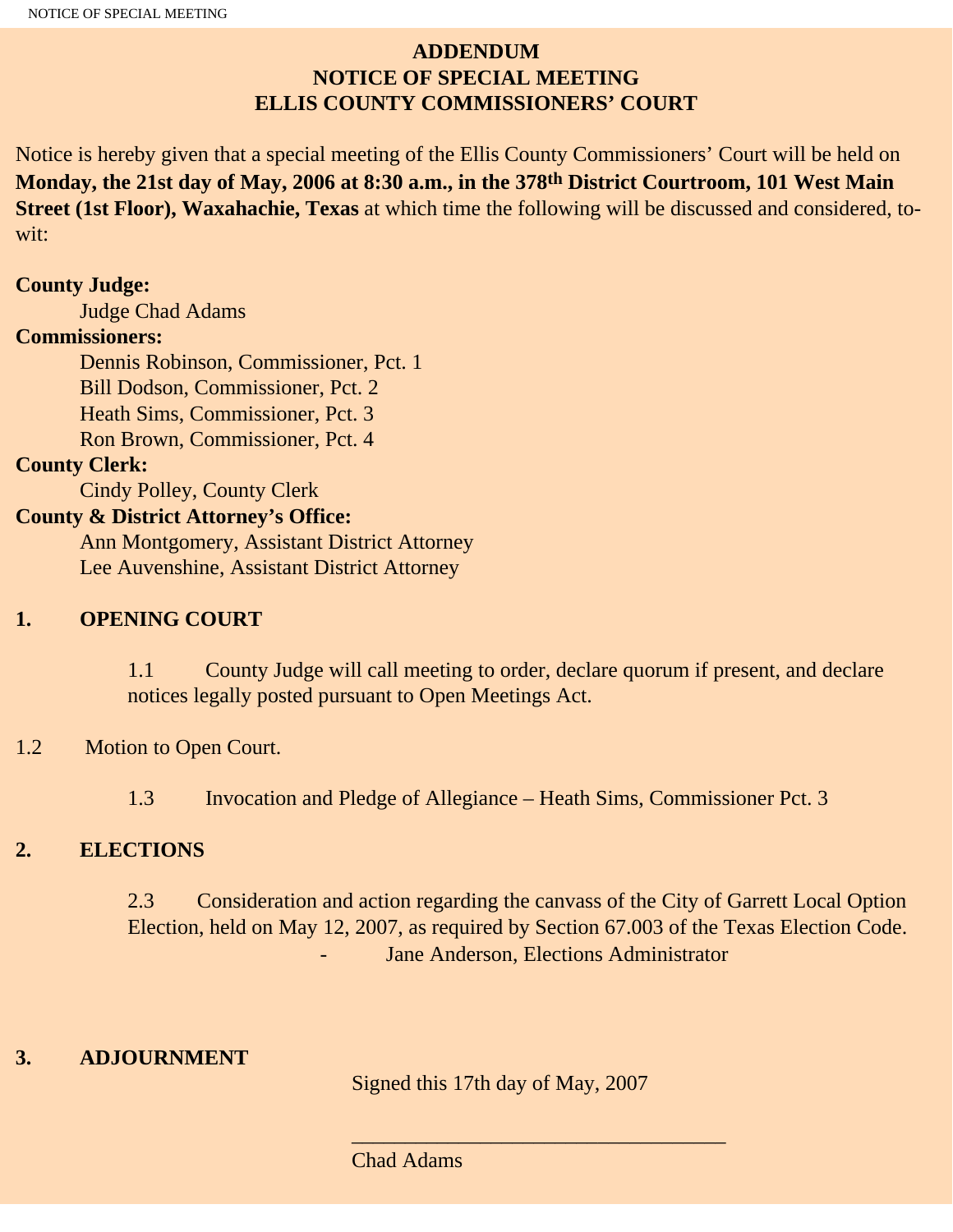# Ellis County Judge

I, the undersigned, County Clerk of the Ellis County Commissioners' Court do hereby certify that the above Notice of Special Meeting of the Ellis County Commissioners' Court is a true and correct copy of said Notice, that I received said Notice, and it was posted at the doors of the Ellis County Courthouse, a place readily accessible to the general public at all times on the 17<sup>th</sup> day of May, 2007, at \_\_\_\_\_\_\_\_\_\_\_\_ a.m./p.m.

#### Cindy Polley, County Clerk

 $By$ 

 The Commissioners Court reserves the right to consider and take action on the above agenda items in any particular order. Anyone wishing to address the Commissioners Court concerning a posted agenda item must make a formal request by presenting a "Participation Form" to the County Clerk at least 10 minutes prior to the beginning of the meeting.

 If you or your representative, have a disability that requires special arrangements and you plan to attend this public meeting, please contact the County Judge's Office at (972) 825-5011 within 72 hours of the meeting. Reasonable accommodations will be made to meet your needs at the meeting.

# **NOTICE OF SPECIAL MEETING ELLIS COUNTY COMMISSIONERS' COURT**

Notice is hereby given that a special meeting of the Ellis County Commissioners' Court will be held on **Monday, the 21st day of May, 2006 at 8:30 a.m., in the 378th District Courtroom, 101 West Main Street (1st Floor), Waxahachie, Texas** at which time the following will be discussed and considered, towit:

#### **County Judge:**

Judge Chad Adams

### **Commissioners:**

Dennis Robinson, Commissioner, Pct. 1

Bill Dodson, Commissioner, Pct. 2

Heath Sims, Commissioner, Pct. 3

Ron Brown, Commissioner, Pct. 4

### **County Clerk:**

Cindy Polley, County Clerk

# **County & District Attorney's Office:**

 Ann Montgomery, Assistant District Attorney Lee Auvenshine, Assistant District Attorney

# **1. OPENING COURT**

1.1 County Judge will call meeting to order, declare quorum if present, and declare